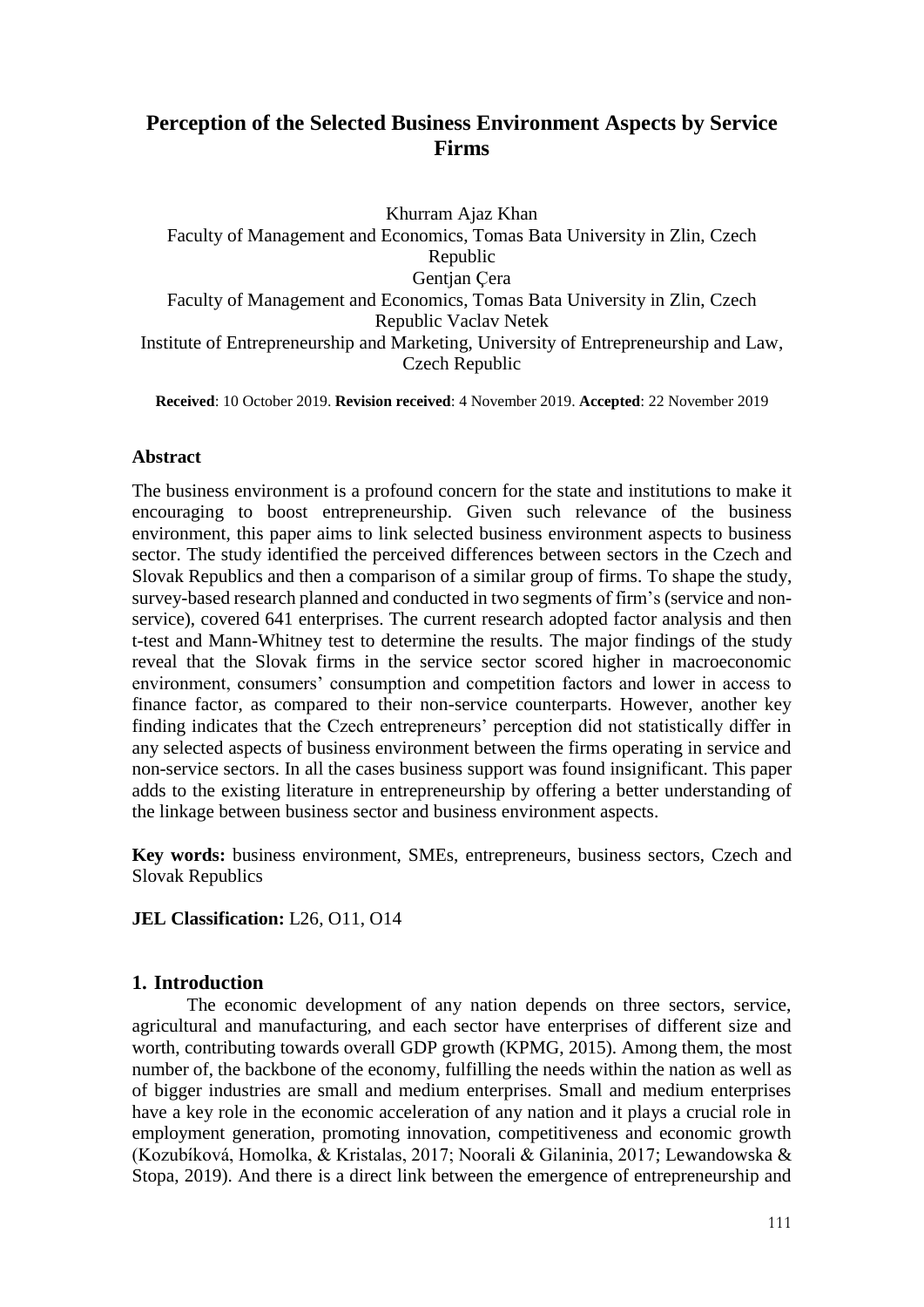small and medium enterprise's growth and development (Gosevska, Popovski, & Markoski, 2013; Dvorský et al., 2019) and for the SMEs development and growth, the most vital ingredient is favorable business environment (Buno, Nadanyiova, & Hraskova, 2015).

Business activities are comprehensively reliant on the business environment which include the conditions under which firms operate, or develop their action plan, have a weighty impact on their progress, competitiveness and growth possibilities (Trofimovs, 2017) it means the most essential condition for the growth, sustainability, and development of small and medium firms is quality of business environment and its persistent improvisation is the best way to support and stimulate individuals for start-ups as well as to improve their competitiveness among the peers (Buno et al., 2015) and all together varied conditions regarding legislation, institutional infrastructure, and market operations affect business environment (Chládková, 2015; Zajkowski & Domańska, 2019). Therefore, the current study will inspect the selected variables affecting the business environment and will measure the perception of the selected variables by service and non-service firms in the Czech Republic and Slovakia. For the study, the firms are divided into two categories, firms produce and distribute services like retail, tourism, etc., and firms operate in other sectors such as manufacturing and agriculture.

According to Jean-Claude Juncker, European Commission president stated in the year 2015, investment and growth will improve if there will be better regulatory environment and promotion of entrepreneurship, regulations for the SMEs must be eased as they are major source of employment in Europe, therefore, regulatory restrictions for SMEs must be reduced (Dababneh et al., 2015). World Bank also stressed in the recently published report in 2019 considerable variances found in the business environment both between and within the European Union states. It was also found that location matters as some located at places have congenial business environment have better performance in term of sales, employment and productivity growth as well as in investments. Reduction in the cost of doing business for local firms increases their efficiency and competitiveness abroad and motivates investments which is important for the regional progress (WB, 2019). It indicates the European economy is principally depending on SMEs as it directly affects business growth, economic stability, and employment generation, and quality of business environment do affects their performance and progression, therefore, this study has identified that it is logical to examine the perception of the entrepreneurs, the key people for SMEs development and growth how is the current quality of the business environment , identify the major hurdle in business environment and suggest regarding the weak business environment for their improvement to nurture SMEs and also why it is crucial to provide better business environment for the stability and growth of the economic activities in the region on the basis of the firms feedback in service and nonservice firms in Czech republic as well as in Slovakia. Previous studies found significant differences in perception between the SMEs in the mentioned countries regarding the quality of business environment like state bureaucracy (Belas, Belas, Cepel, & Rozsa, 2019; Androniceanu, 2017) considering the similar possibilities for the current study with other key business environment variables.

The economic situation in Europe is getting better year on year after the last decade's global economic meltdown. The past economic crisis had an extended effect on the growth and performance of SMEs in the whole region and affected adversely almost all the sectors and undoubtedly SMEs too. Stable economies were somehow managed to maintain their employability and productivity which helped them keep on progress including countries like Germany, the Czech Republic and Slovakia (Carla Drysdale, 2018). It has been identified that there are many factors affect firms within business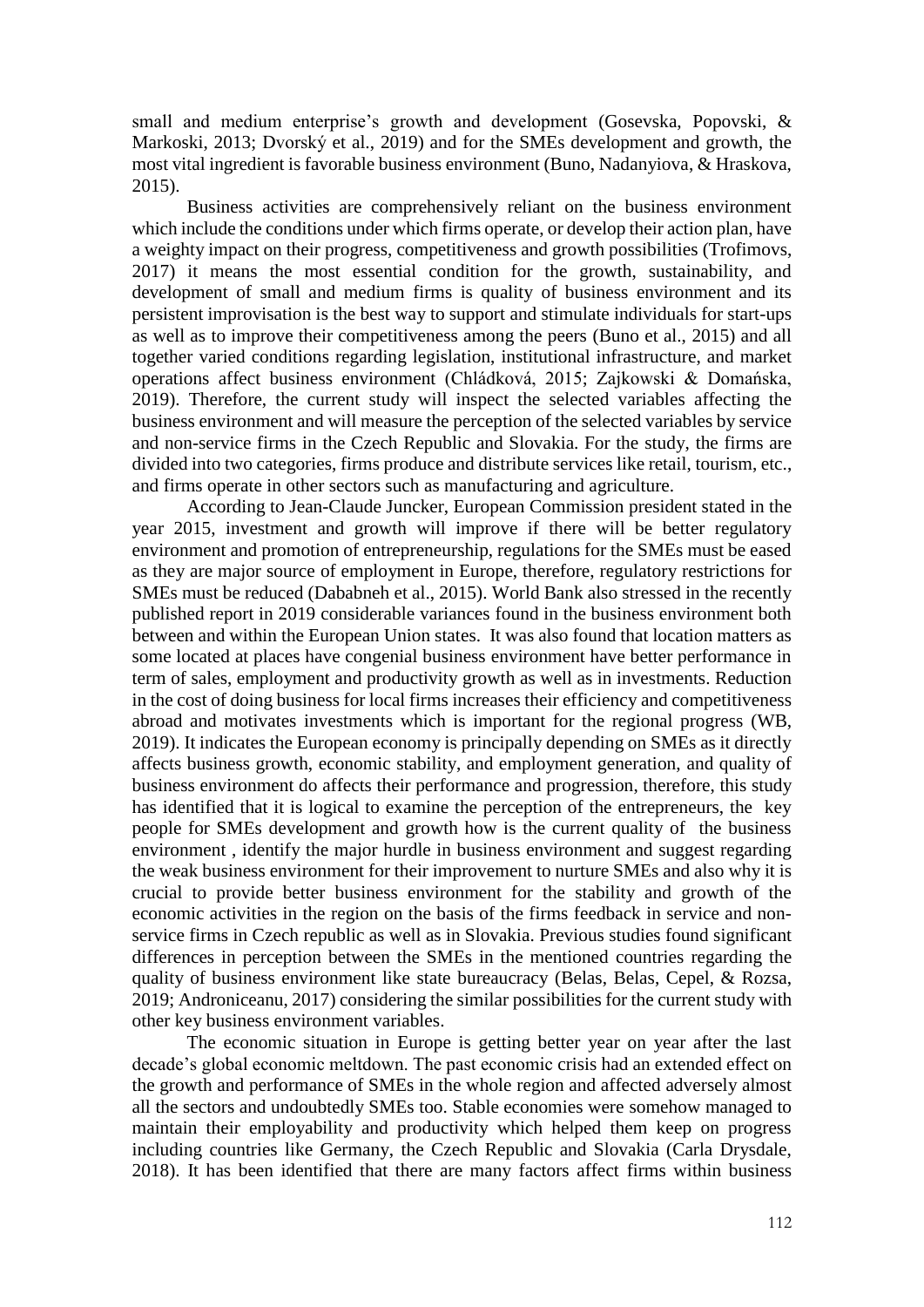environment, for the study five comparable factors has been identified which have been taken from previous published work in the similar areas of SMEs and firms, and the comparative analysis of their business environment evaluation in Czech Republic and Slovakia (Cepel, Belas, Rozsa, & Strnad, 2019; Cepel, Stasiukynas, Kotaskova, & Dvorsky, 2018; Kotaskova & Rozsa, 2019, Ključnikov, Kozubíková, & Sopková, 2017; Belas & Sopkova, 2016; Vydrová and Bejtkovský, 2018).

As SMEs and entrepreneurs are the key driving force of the economy (Ribeiro-Soriano, 2017) and for the need of favorable business environment, it is significant and reasonable to keep on measuring firms environmental challenges and major hurdles to create a congenial environment for their flawless growth and development (Yoshino, 2016). Hence, to create a favorable environment it is noteworthy to know first the challenges and unfavorable environment perceived by the firms before drawing what is affecting them most as a study reveal that the perception about the quality of business environment is a multifaceted consisting of both economic and non-economic aspects (Cepel et al., 2019). The current study will investigate the five key factors selected from the previous published works macroeconomic, consumer, competition, access to finance and business support, and their impact on the quality of the business environment in two sections, first on service firm and non-service firms, and second between the service and non-services firms in the Czech Republic and Slovakia. The aim of the study to identify the statistical differences between the service and non-service firms and firms in the Czech Republic and Slovakia about the quality of the business environment. The outcome of the study will help to identify the perceive differences about the quality business environment between service and non-service firms as well as between the firms in the Czech Republic and Slovakia. Based on the outcome, the study will recommend selected variables of the business environment for the betterment to improve the quality of the business environment in both nations.

The paper is designed in the following sequence: The theoretical part establishes the relationship of factors that affects a firm's business environment and the logic behind the study is justified through a literature review of published articles and definitions. The second section will explain the aim, data collection and methods applied. The results will be analyzed on the basis of hypothesis test. At the final stage, finding & discussion, conclusion and scope for further research will be stated.

### **2. Literature review**

The current literature review will try to join the dots to build the relation on the following four points, first, factors affecting quality of business environment, second, focus will be on service and non-service firms, third, determine the perception of the quality of the business environments from service and non-service firms and identify the differences and fourth, the comparison of the key factors of quality of business environment, perceived differences by service & non-service firms in the Czech Republic and Slovakia . This literature review is divided into two sections. The first section evaluates the factors of the quality of the business environment that are believed to have an impact on the firm's performance. In doing so, factors affecting the firm's business environment quality, identified factors are the Macro environment, Consumers, Access to finance, Business Support, Competition. The second part of this review of the literature will establish the relationship between factors of the business environment and firms through past research findings.

Firms keep doing environmental scanning to understand the changing environmental factors and their impact to understand and to frame and implement strategies as per the macro-environment within which it operates. Therefore,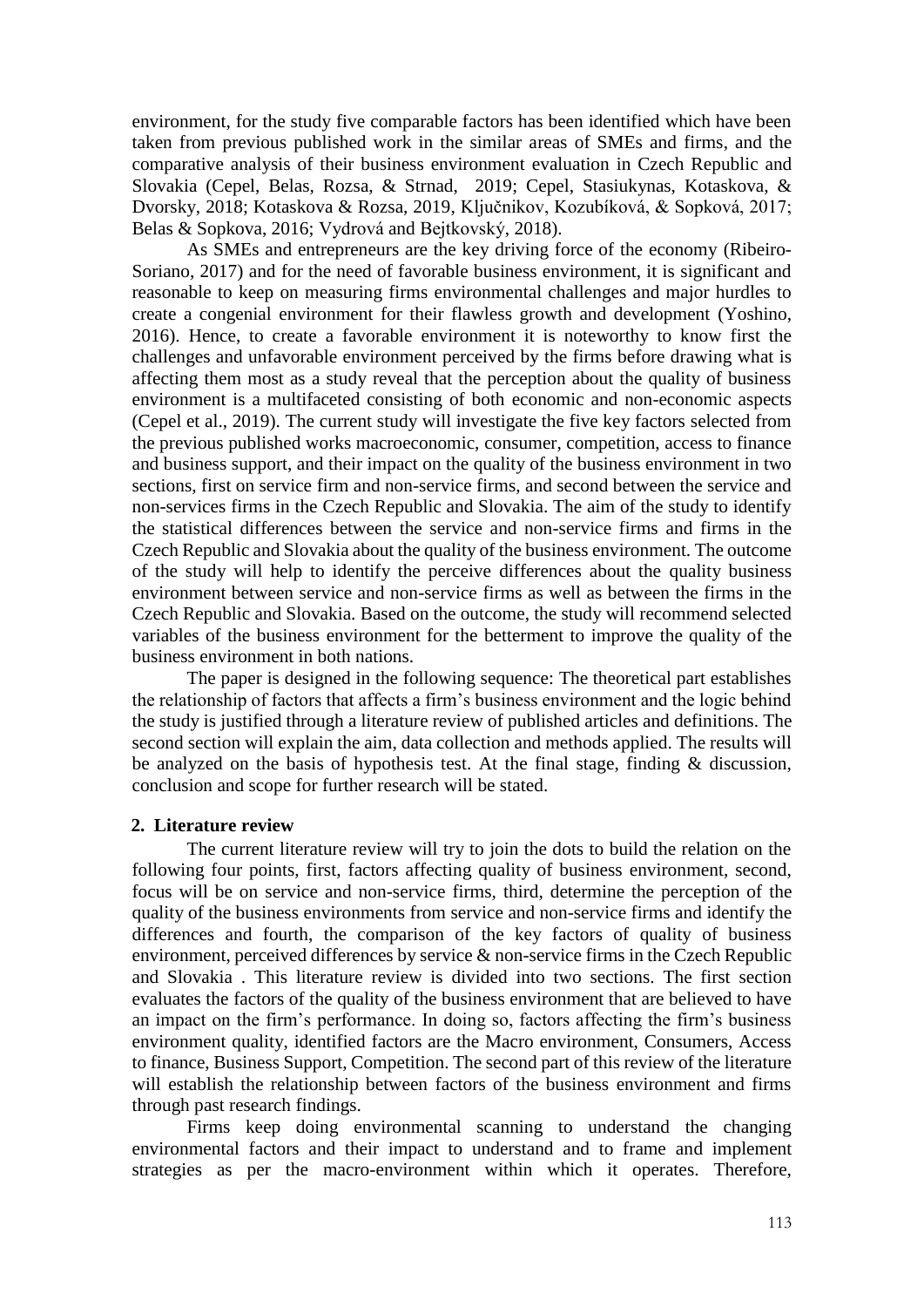understanding the macro context of a business is crucial and its continuous scanning is a regular task for the business firms. Present study will focus on two groups of firms, service firms and non-service firms, dissimilar from product producers, service mechanisms are often not physical units, but rather are a grouping of processes, human skills, and resources that must be suitably unified to result in the desired service (Goldstein, Johnston, Duffy, & Rao, 2002), the study will compare firms in two segments because services sector is showing stronger progress and employment performance (OECD, 2005) and there is pinpoint, is the quality of business environments affects service and non-service firms differently, hence, the undertaken study will find the quality of the business environment affecting service and non-service firms differently, this reflect rationality behind this study to compare the quality of business environment between the two major segment.

Business environment consists of rules and standards, laws and supervisory outlines, governance, and the overall policy about trade and investment, together with establish rules and regulation for business operations that may affect the business, market, flow of investment, cost of doing business and productivity positively or negatively (Dobes, Kot, Kramolis, & Sopkova, 2017; Essia, 2012). Another study states the business environment includes wide-ranging external conditions within which businesses conduct their business activities (Chládková, 2015). The business environment is a set of economic, legal and institutional conditions that affect firms' behavior and it cannot be controlled by the firms (Bruothová & Hurný, 2016). Business environment quality is an essential prerequisite for the successful development of SMEs (Kljucnikov, Belas, Kozubikova, & Pasekova, 2016). A deprived tight and controlling environment can increase the cost of doing business with indirect effects to employment, output, investment, productivity, and living standards (Besley, 2015) and business environment must be steady with simple guidelines, simplified administrative requirements and nominal regulations (Chládková, 2015) and barriers of doing business also differ broadly through regions and nations (Commander & Svejnar, 2011), therefore it is obvious to study the business environment affects across different firms and countries. That's why for the current study five major business environments are undertaken to study i.e., macro-environment, consumers, access to finance, business support, and competition.

Macroeconomic variables are also known as external factors (Angelini & Foglia, 2018) and macroeconomic variables do influence systematic risks and these risks affect all companies to some degree (Çiftçi, 2014). Business performances cannot be parted from the impact of macroeconomic factors (Dewi, Soei, & Surjoko, 2019) and macroeconomic factors do influence small and medium enterprises, at local and international levels (Bekeris, 2012) firms performance is often determined from steadiness in the macroeconomic factors (Egbunike & Okerekeoti, 2018). Another study indicated macroeconomic environment impacts firm growth both directly and indirectly (Ipinnaiye, Dineen, & Lenihan, 2017) it is undoubtedly clear that a stable and favorable macroeconomic environment is essential for firms positive performance and development as another study indicates a relationship between macro-environment factors and firms profitability (Bekeris, 2012; Hudáková & Dvorský, 2018). Consumer plays a significant role in the business environment. Consumer preferences and buying trends are constantly changing (Yap & Yazdanifard, 2014), and consumer demands drive businesses and their choices help firms to determine resource allocation. Firms need to comprehend in what way the consumers' tastes and consumption relatedly affect business profits (Kaufmann & Panni, 2014). As businesses must respond to the demands of the consumer which can be traced through environmental analysis. Consumer consumption habits contribute to firms' sustainability. Firms can use marketing tools to understand consumers' needs and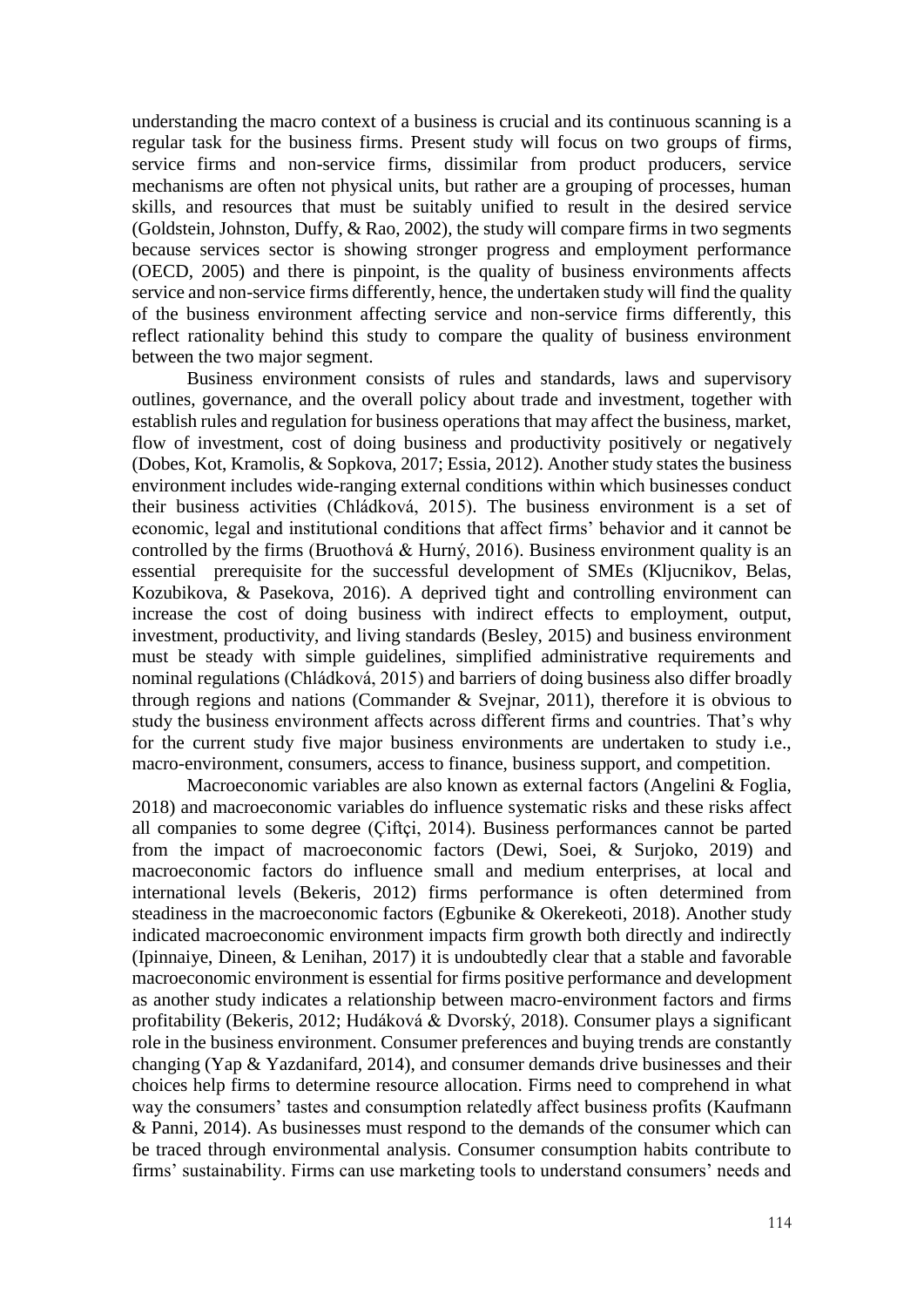identify the factors influence the firm's production and business. Consumers can positively influence the quality of the business environment. Therefore, it is obvious to identify how the consumer environment is evaluated by the service and non-service firms.

Very few SME entrepreneurs are knowledgeable regarding the conditions under which banks grant loans (Kljucnikov, 2016; Kljucnikov & Belas, 2016; Rahman, Belas, Kliestik, & Tyll, 2017). Access to finance is being acknowledged as one of the most serious limitations for the firms' growth (Chávez, Koch-Saldarriaga, & Maria, 2018). The majority of the firms do not have adequate access to financial resources for their activities and it is the most important factor for SMEs to sustain (Ahmedova, 2015). Firms who do not have restricted credit grow faster than firms that have restricted credit (Fowowe, 2017). Also, small and medium enterprises face more challenges for financing compare to big firms and bears higher costs and higher risk premiums (Chávez et al., 2018). Another study shows that interest rate, government regulations, and financial crises have a noteworthy connection to gain access to financial resources and it is vital to observe the key economic variables influencing access to finance (Saghir & Aston, 2019). Encouraging the economic environment diminishes the barrier of financing for firms (Cepel et al., 2019). Access to finance is a key variable affecting the growth of firms, thus the next hypothesis is framed to test difference in perception regarding access to finance environment by service and non-service firms.

The government can create favorable conditions for business (Van Den Bosch  $\&$ De Man, 1994). Officials have a significant role in nurturing a healthy business environment for the SMEs' successful development setting up rules and regulations to increase the certainty of business operations as the inappropriate guidelines hamper entrepreneurs in business start-ups and nurturing new business (Aristovnik & Obadić, 2019). Government policies must support and encourage entrepreneurship and small business development through rewards to innovate and to support and promote entrepreneurship to yield innovation, there must be increments in returns and reduction of risks (Michael & Pearce, 2009) as entrepreneurship promotes economic activities (Bahmani, Galindo, & Méndez, 2012). The competitive environment encompasses barriers to entry, buyer power, supplier power, the threat of substitution, and competitive rivalry (the concept of Porter's five forces). The narrower idea of the business environment includes direct competitors, customers, suppliers, and employees (Cepel et al., 2018). Government policies also do have an impact on competitiveness (Van Den Bosch & De Man, 1994) and it was also found competition may improve performance (Nickell, 1996). That's why now firms are recognizing the significance of competitive environmental scanning and want to work more in that area (Trieloff & Buys, 2013) as it is one of the crucial parts of the business environment. Stimulating competition is generally accepted as the best available means for stimulating consumer well-being but it is also important that bureaucrats must comprehend when competition itself becomes the cause of the problem (Stucke, 2013). To provide fair competition to promote the growth of firms, it is logical to test and determine the competition environment evaluation by the service and non-service firms, thus the following hypothesizes has been set-up to test:

H1: There are statistically significant differences in the perception of the macroeconomic environment between service and non-service firms.

H2: There are statistically significant differences in the perception of the consumer consumption pattern between service and non-service firms.

H3: There are statistically significant differences in the perception of access to finance between service and non-service firms.

H4: There are statistically significant differences in the perception of business support between service and non-service firms.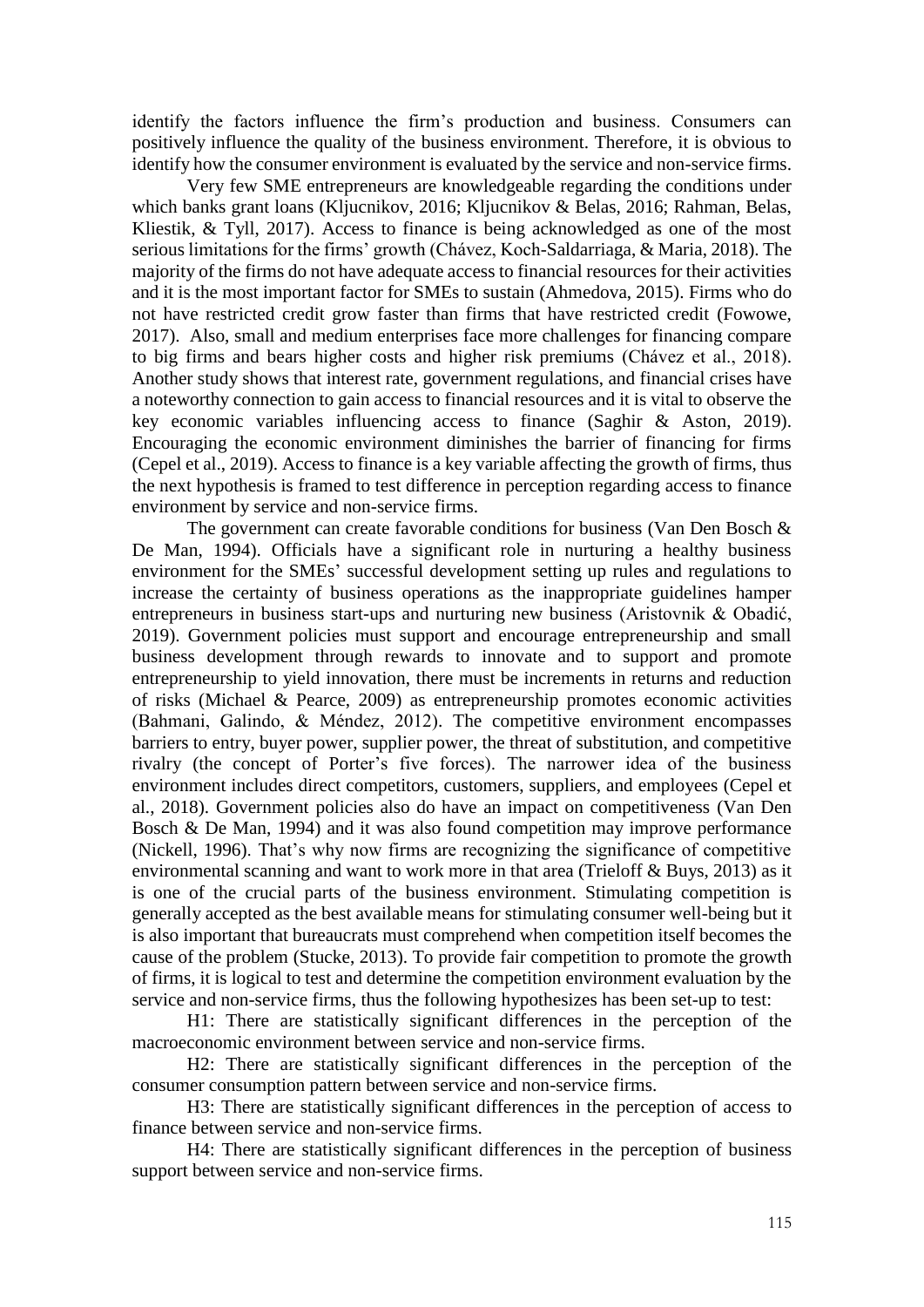H5: There are statistically significant differences in the perception of competition between service and non-service firms.

# **3. Aim, data and Methods**

# **3.1 Aim**

This paper aimed to identify the differences in the entrepreneur's perception about the quality of the business environment in two broad segments of firms, classified into two groups, firms involved in the services business and the firms involved in non-services business in the Czech Republic as well as a comparison of the firms' perception in two similar economics the Czech and the Slovakia Republics. To achieve the identified aim, survey-based research was conducted with enterprises operating in service and nonservice segments in the Czech and the Slovakia Republics was approached to collected data to achieve the set objectives of the study.

# **3.2 Data**

The random choice approach using the mathematical function "Randbetween" was used to pick companies from the database "Albertína" consisting of companies in the Czech Republic. The study had selected the Slovak companies randomly from the "Cribis" database containing the list of companies, organizations, and entrepreneurs. The firms were contacted through electronic mails and collected the structured questionnaire which was specifically filled by the firm's owners and the entrepreneurs managing them. All the data were collected in the year 2018.

In the Czech Republic, the response rate was about 4 percent (out of more than 7,800 companies). In the Slovak Republic, the number of firms contacted was over 9,400 and the response rate was approximately 3.5%.The data collected in the Czech Republic covered 312 enterprises, include the following details of the respondents, in business area: 109 enterprises belong to services and 203 enterprises belong to non-service areas inclusive of manufacturing, agriculture, etc. On the basis of the age of the enterprises, 56 enterprises fall in the age bracket of 1-5 years, 48 falls in the bracket of 5-10 years and 208 enterprises aged more than 10 years. On the basis of the size of the business, 258 were micro-enterprises had a maximum of 10 employees, 43 were small enterprises had employees maximum of 50 employees and 11 medium scale enterprises had employees maximum of 250. Considering the educational levels of the entrepreneurs, 50 entrepreneurs had a high school without a diploma, 153 had a high school with a diploma and 127 had college-level education. There were 236 men entrepreneurs and 76 female entrepreneurs.

The data collected in Slovak republic covered 329 firms and consist of the following profile, on the basis of the business area, 122 were services enterprises and 207 were non-services enterprises inclusive of manufacturing, agriculture, etc. On the basis of age of the enterprises, 104 were 1-5 years old, 78 were between 5-10 years old and 147 were more than 10 years old. On the basis of the size of the firms' majority 234 belongs to micro-enterprises had a maximum of 10 employees, 71 were small enterprises had a maximum of50 employees and 24 were medium-sized had a maximum of 250 employees. On the basis of the educational level, 10 entrepreneurs had a high school without a diploma, 95 had a high school with a diploma and the majority 224 had a college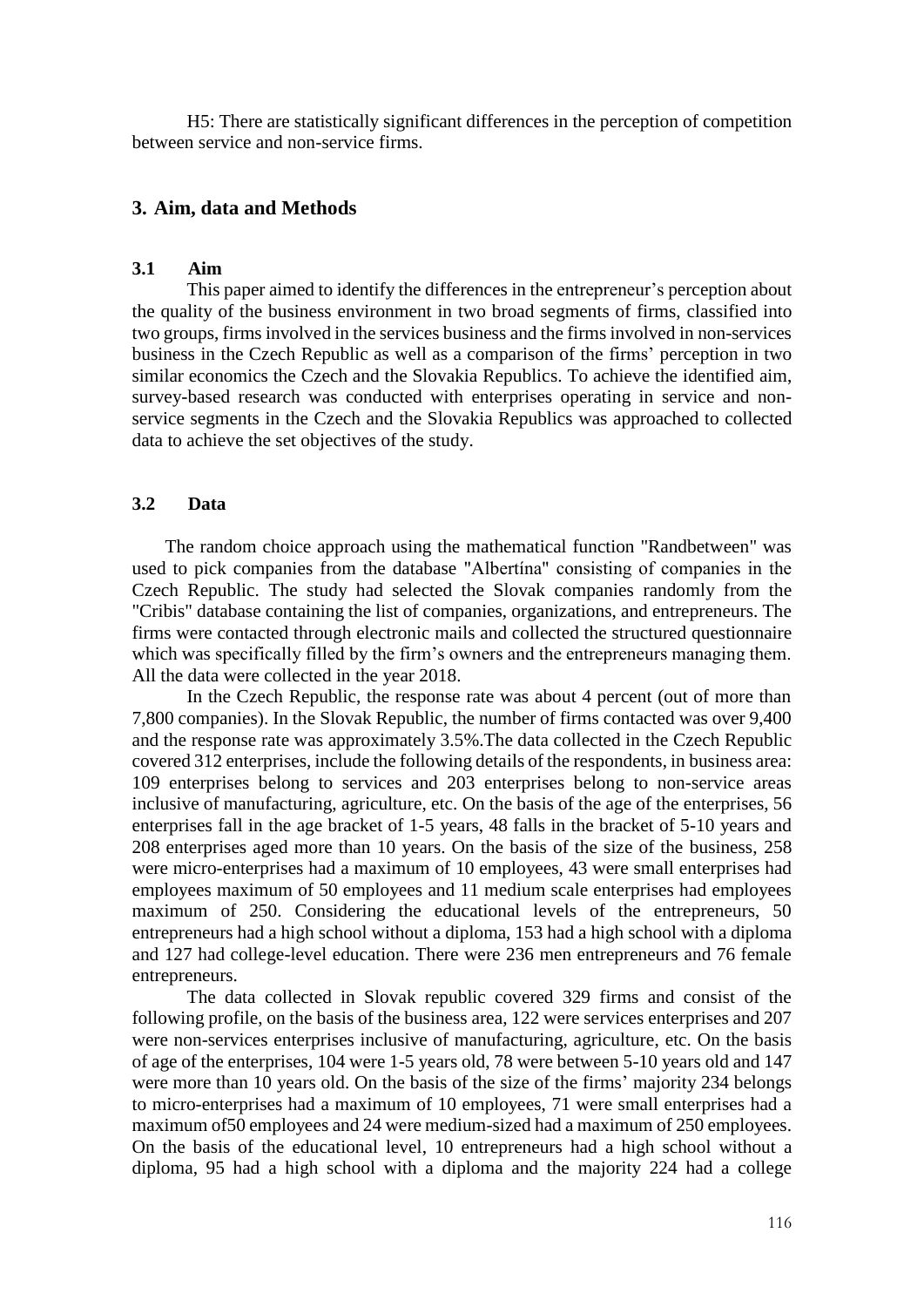education. Out of a total of 251 entrepreneurs were male and rest 78 were female entrepreneurs.

All together 641 firms data were used in the study collected from both the countries, 51.3% belongs Slovak firms and 48.7% Czech Republic. Out of total 641, 25% i.e. 160 were young firms fall under the age of 1-5, 19.7% i.e. 126 firms aged between 5- 10 years and majority 55.4% were older than 10 years. Majority 492 i.e. 76.8% were micro enterprises, 114 17.8% were small firms and the rest 35 i.e. 5.5% were medium enterprises. On the basis of service and non-service classification, out of a total of 641, 231 i.e.36.04% enterprises were belonging to service sector and 410 i.e. 63.96% enterprises related with non-service sector.

|           |                                           |                |         |     |             |       | Table 1. Sample prome |
|-----------|-------------------------------------------|----------------|---------|-----|-------------|-------|-----------------------|
|           |                                           | Sector         |         |     |             | Total |                       |
|           |                                           |                | Service |     | Non-service |       |                       |
|           |                                           | N              | $\%$    | N   | $\%$        | N     | %                     |
| Country   | Slovakia                                  | 122            | 52.8%   | 207 | 50.5%       | 329   | 51.3%                 |
|           | Czech Republic                            | 109            | 47.2%   | 203 | 49.5%       | 312   | 48.7%                 |
|           | Total                                     | 231            | 100%    | 410 | 100%        | 641   | 100%                  |
| Firm age  | $1 - 5$ years                             | 59             | 25.5%   | 101 | 24.6%       | 160   | 25.0%                 |
|           | $5 - 10$ years                            | 48             | 20.8%   | 78  | 19.0%       | 126   | 19.7%                 |
|           | More than 10 years                        | 124            | 53.7%   | 231 | 56.3%       | 355   | 55.4%                 |
|           | Total                                     | 231            | 100%    | 410 | 100%        | 641   | 100%                  |
| Firm size | Micro (up to 10 employees)                | 191            | 82.7%   | 301 | 73.4%       | 492   | 76.8%                 |
|           | Small $(10 - 50$ employees)               | 33             | 14.3%   | 81  | 19.8%       | 114   | 17.8%                 |
|           | 250<br>Medium<br>(up)<br>to<br>employees) | $\overline{7}$ | 3.0%    | 28  | 6.8%        | 35    | 5.5%                  |
|           | Total                                     | 231            | 100%    | 410 | 100%        | 641   | 100%                  |

Source: Authors calculations

According to the approach stated by Conorto et al. (2014), adapted from (Cepel et al., 2018) five types of business environment identified in the research, using the statements to investigate the perception of firms: macro environment covered four items about starting, doing and supporting business, consumer's consumption also covered four items and are related with consumer's consumption influences on business environment, access to finance includes the question related how easy or complex is financing, business support covered about state support and the last is competitive environment intended to know the perception about competitiveness of the market (See Appendix). These indicators were used even by other scholars (Belas et al., 2019; Çera, Belás, & Strnad, 2019).

# **3.3 Method**

To explore for differences between two categories of sectors in selected factors of business environment, independent sample t-test was performed. However, this test has some assumptions. The violation of any of them lead to the fact that independent sample t-test cannot be performed because otherwise it misleads. In cases when these assumptions were not satisfied, nonparametric methods can be applied (Gravetter & Wallnau, 2017). The nonparametric test equivalent to independent sample t-test is called Mann-Whitney test. It calculates the mean ranks per each group and then it tests whether

 $T = 11.1 \, \text{C} = 1$   $T = 21$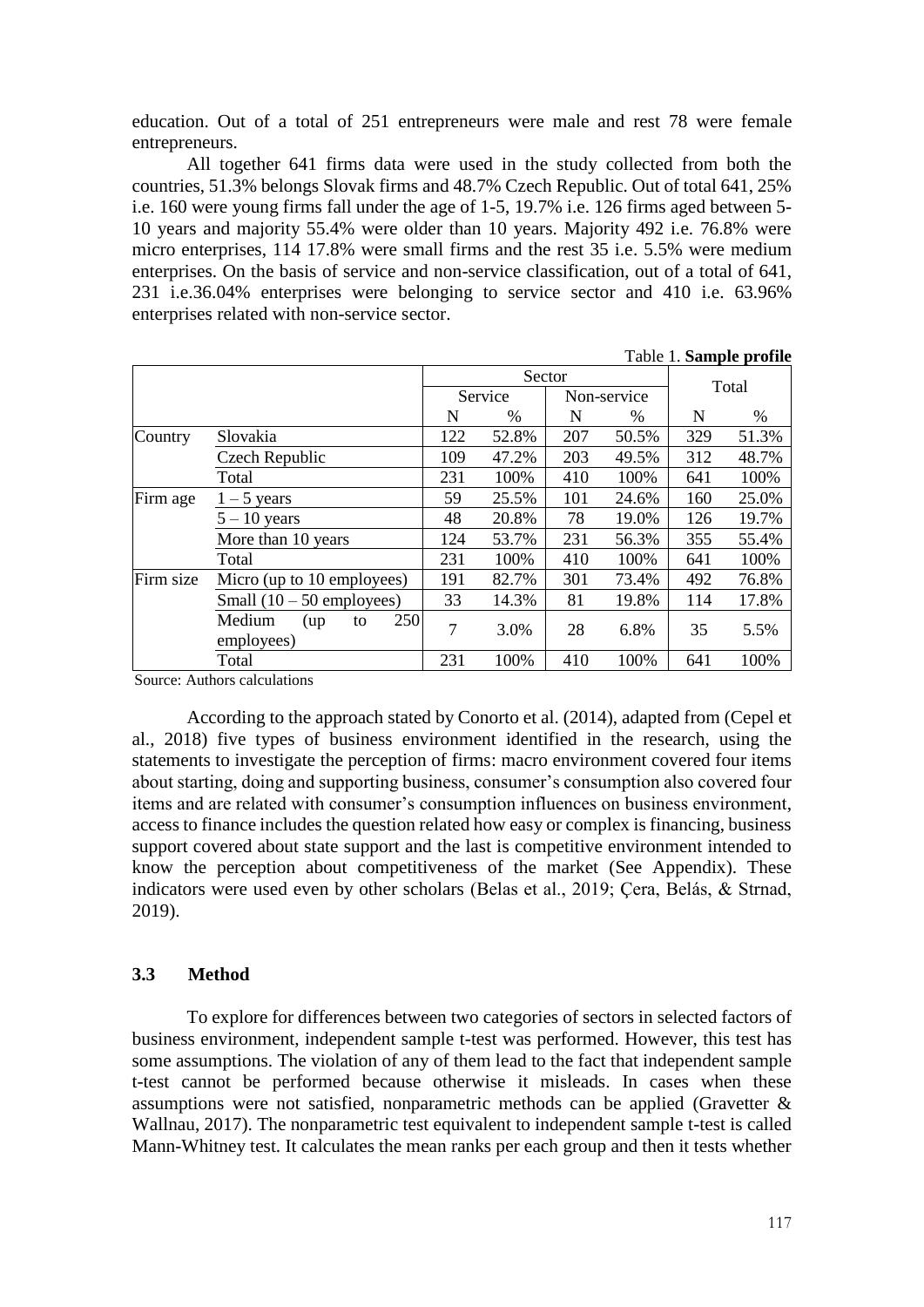any statistical difference between these two groups is or not, by informing even for which group has higher or smaller scores in the respective variables.

# **4. Results**

As mentioned earlier, 20 indicators were formulated as statements and used to capture entrepreneurs' perceptions on several dimensions of the business environment such as access to finance, consumers, macroeconomic environment, business support, and competition (see Appendix). In a way to reduce this number of variables, the principal component analysis was performed (Fabrigar & Wegener, 2011). The factor analysis helped summaries entrepreneurs' perceptions of 20 indicators into a smaller number of underlying factors. Factors with eigenvalues above one were kept. Nonetheless, one indicator (sup2) was removed from the analysis, due to very low values of communalities and loading values. Five factors emerged from the principal component analysis, explaining56.32% of the variance. The Kaiser-Meyer-Olkin value was greater than the border of 0.70 and Barlett's test was statistically significant (Hair, Black, Babin, & Anderson, 2010), indicating evidence in support of the appropriateness of factor analysis. The final rotated matrix is in Table 2.All factor loadings were well above the 0.40 threshold of Stevens (2015), providing evidence of the convergent validity of constructs.

|                                    |              | Communalities  |        |                |       |      |
|------------------------------------|--------------|----------------|--------|----------------|-------|------|
|                                    | $\mathbf{1}$ | $\overline{2}$ | 3      | $\overline{4}$ | 5     |      |
| Access to finance                  |              |                |        |                |       |      |
| acc_fin2                           | .853         |                |        |                |       | .765 |
| acc_fin3                           | .838         |                |        |                |       | .744 |
| acc_fin4                           | .690         |                |        |                |       | .564 |
| acc_fin1                           | .688         |                |        |                |       | .552 |
| <b>Consumers Consumption</b>       |              |                |        |                |       |      |
| cons4                              |              | .730           |        |                |       | .548 |
| cons2                              |              | .703           |        |                |       | .514 |
| cons3                              |              | .645           |        |                |       | .505 |
| cons1                              |              | .554           |        |                |       | .406 |
| comp3                              |              | .533           |        |                |       | .462 |
| Macroeconomic environment          |              |                |        |                |       |      |
| macro2                             |              |                | .743   |                |       | .630 |
| macro4                             |              |                | .659   |                |       | .541 |
| macro3                             |              |                | .629   |                |       | .478 |
| macro1                             |              |                | .536   |                |       | .412 |
| <b>Business support</b>            |              |                |        |                |       |      |
| sup1                               |              |                |        | .822           |       | .696 |
| sup4                               |              |                |        | .724           |       | .628 |
| sup3                               |              |                |        | .689           |       | .555 |
| Competition                        |              |                |        |                |       |      |
| comp2                              |              |                |        |                | .802  | .656 |
| comp1                              |              |                |        |                | .782  | .674 |
| comp4                              |              |                |        |                | .492  | .369 |
| Eigenvalues                        | 4.789        | 1.898          | 1.729  | 1.280          | 1.002 |      |
| % of variance (total = $56.315%$ ) | 13.848       | 11.777         | 10.900 | 10.691         | 9.093 |      |

Table 2. **Rotated component matrix**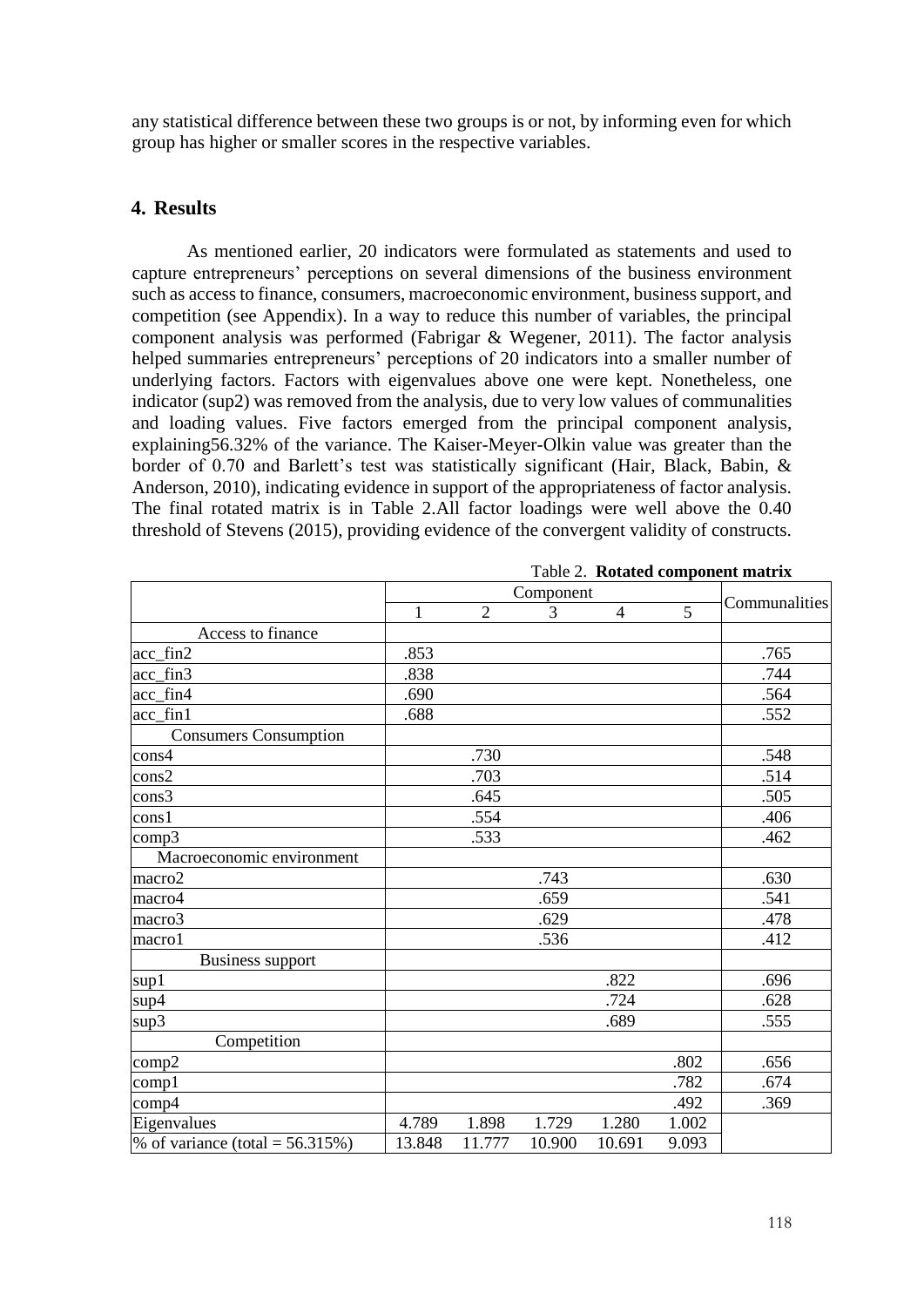*Source:* Authors' calculation. *Note*: Extraction method: Principal Component Analysis. Rotation method: Varimax with Kaiser normalization. Rotation converged in 6 iterations. Kaiser-Meyer-Olkin Measure of sampling adequacy = .838. Sig. Bartlett's test < .001. Correlation matrix's determinant = .007; Coefficient loading displayed  $>0.40$ .

The first factor was loaded by four indicators related to access to finance, explaining 13.85% of the variance in the sample. The second factor had an eigenvalue of 1.898 and explained 11.78% of the variance. It was a result of four items dealing with consumer consumptions and one item that initially was expected to load under the competition component. A detail investigation can justify this result. The reason is behind the way how that indicator was formulated, 'My customers accept the prices of my products and services', showing the connection with consumer consumption's factor. The third factor was named 'macroeconomic environment' because it was loaded by four items dealing with such an environment. It explained 10.9% of the variance in the sample. The fourth factor was labelled 'business support" because three items pointed at governmental business support, explaining 10.69% of the variance. The final factor was named 'competition" as its indicators were covering the competition environment. Its eigenvalue was 1.002 and it explained almost ten percent of the variance in the sample. These components were accounted for to follow-up the investigation in the way to test the planned hypotheses.

In a way to investigate for differences between sectors (service vs non-service sectors) in the emerged factors from factor analysis, an independent t-test can be performed. However, this statistical technique requires that the variables should be normally distributed (Gravetter & Wallnau, 2017). In cases when this assumption is not fulfilled, a non-parametric statistical technique should run instead, such as the Mann-Whitney test. To explore whether or not this assumption is fulfilled, Shapiro-Wilk and Kolmogorov-Smirnov tests were executed. Table 3 shows the results of the latter tests. Only the factor covering the macroeconomic environment was not normally distributed, indicating the use of an independent t-test. For the other factors, both tests revealed that the assumption of normal distribution was violated signifying the use of the Mann-Whitney test instead of an independent t-test.

|                           |                                 |      |              |      | Table 3. Tests of normality |
|---------------------------|---------------------------------|------|--------------|------|-----------------------------|
|                           | Kolmogorov-Smirnov <sup>a</sup> |      | Shapiro-Wilk |      | Which test?                 |
|                           | Statistic                       | Sig. | Statistic    | Sig. |                             |
| Access to finance         | .058                            | .000 | .986         | .000 | Mann-Whitney                |
| Consumers Consumption     | .067                            | .000 | .974         | .000 | Mann-Whitney                |
| Macroeconomic environment | .035                            | .065 | .997         | .228 | Independent t-test          |
| <b>Business support</b>   | .065                            | .000 | .976         | .000 | Mann-Whitney                |
| Competition               | .110                            | .000 | .935         | .000 | Mann-Whitney                |

*Source:* Authors' calculation. *Note*: a. Lilliefors Significance Correction

Tables 4 and 5 inform for the independent sample test for the factor that resulted normally distributed, which was the 'macroeconomic environment'. In Table 4 are shown some group statistics for both categories of sectors in two countries: Slovakia and the Czech Republic. As it can be seen, in the case of Slovakia, the mean of 'macroeconomic environment' changed sign from negative for non-service to positive for service. Therefore, it was expected that between these two categories there is a statistical difference in perceiving the macroeconomic environment. Indeed, the independent t-test showed that difference is statistically significant,  $t(327) = -1.845$ ,  $p < 0.10$ . Thus, Slovak firms in the service sector scored higher in macroeconomic environment factors, as compared to their non-service counterparts.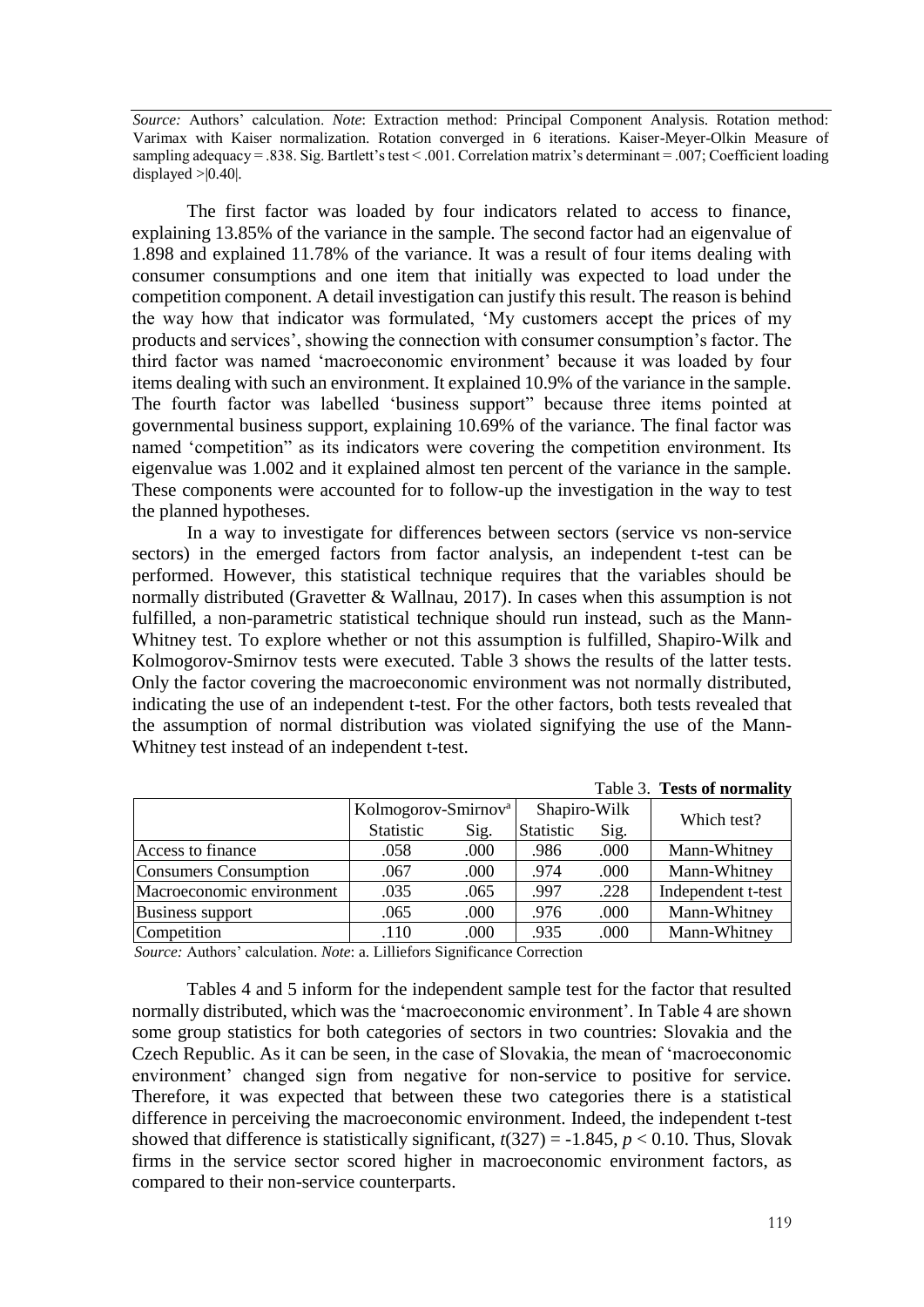| Country  | Sector      |     | Mean   | <b>Std. Deviation</b> | Std. Error Mean |
|----------|-------------|-----|--------|-----------------------|-----------------|
| Slovakia | Non-service | 207 | $-165$ | .013                  | .070            |
|          | Service     | 22  | .045   |                       | .088            |
| Czech    | Non-service | 203 | 111    | .966                  | .068            |
| Republic | Service     | 09  | .058   | .040                  | 100             |

Table 4. **Group statistics 'macroeconomic environment'**

Source: Authors' calculations

The same test was applied even in the case of Czech entrepreneurs, which showed no significant difference between two business sectors,  $t(310) = 0.445$ ,  $p > 0.10$ . The mean of macroeconomic environment for both service and non-service businesses were positive, 0.058 and 0.111 respectively.

Table 5. **Independent samples test for 'macroeconomic environment'**

|         |                      | Levene'stest <sup>a</sup> |      | t-test <sup>b</sup> |         |      |                    |                          |
|---------|----------------------|---------------------------|------|---------------------|---------|------|--------------------|--------------------------|
| Country | Equal<br>variances?  | F                         | Sig. |                     | df      | p    | Mean<br>difference | Std. Error<br>difference |
|         | Slovakia Assumed     | 0.072                     | .789 | 1.845               | 327     | .066 | $-0.210$           | 0.114                    |
|         | Not assumed          |                           |      | 1.865               | 262.313 | .063 | $-0.210$           | 0.113                    |
| Czech   | Assumed              | 1.674                     | .197 | .445                | 310     | .657 | 0.052              | 0.118                    |
|         | Republic Not assumed |                           |      | .435                | 207.527 | .664 | 0.052              | 0.120                    |

*Source:* Authors' calculation. *Note*: a. for Equality of Variances; b. for Equality of Means

In respect to the normality test's results, to investigate for differences in access to finance, consumers, business support and competition factors between firms operating in the service sector and those in the other sectors, the Mann-Whitney test was executed. Its results are presented in Table 6 for both the Czech Republic and Slovakia. In the case of Slovak firms, it appeared that, excluding the factor pointing at business support ( $U =$ 12089,  $z = -0.646$ ,  $p > 0.10$ ), all the other factors statistically differ between service firms and their non-service counterparts. Hence, Slovak firms operating in the non-service sector scored higher in access to finance, when compared to those in the service sector,  $U = 10680$ ,  $z = -2.336$ ,  $p < 0.05$ . On the other hand, when compared to firms operating in service sector, those in no-service scored significantly lower in 'consumers'  $(U = 11171$ ,  $z = -1.747$ ,  $p < 0.10$ ) and 'competition' factors,  $U = 11110$ ,  $z = -1.820$ ,  $p < 0.10$ . Therefore, there was a linkage between the business sector and selected business environment factors, such as macroeconomic environment, access to finance, consumers and competition.

|          |                       |         | Mean rank   | Mann-Whitney test |          |      |  |
|----------|-----------------------|---------|-------------|-------------------|----------|------|--|
| Country  | Factor                | Service | Non-service | U                 | Z.       | p    |  |
| Slovakia | Access to finance     | 149.04  | 174.41      | 10680             | $-2.336$ | .019 |  |
|          | Consumers consumption | 176.93  | 157.97      | 11171             | $-1.747$ | .081 |  |
|          | Business support      | 169.41  | 162.40      | 12089             | $-0.646$ | .519 |  |
|          | Competition           | 177.43  | 157.67      | 11110             | $-1.820$ | .069 |  |
| Czech    | Access to finance     | 153.28  | 158.23      | 10712             | $-0.463$ | .644 |  |
| Republic | Consumers consumption | 162.98  | 153.02      | 10357             | $-0.930$ | .352 |  |
|          | Business support      | 149.83  | 160.08      | 10336             | $-0.958$ | .338 |  |

Table 6. **Results of Mann-Whitney test for differences between sectors per each country**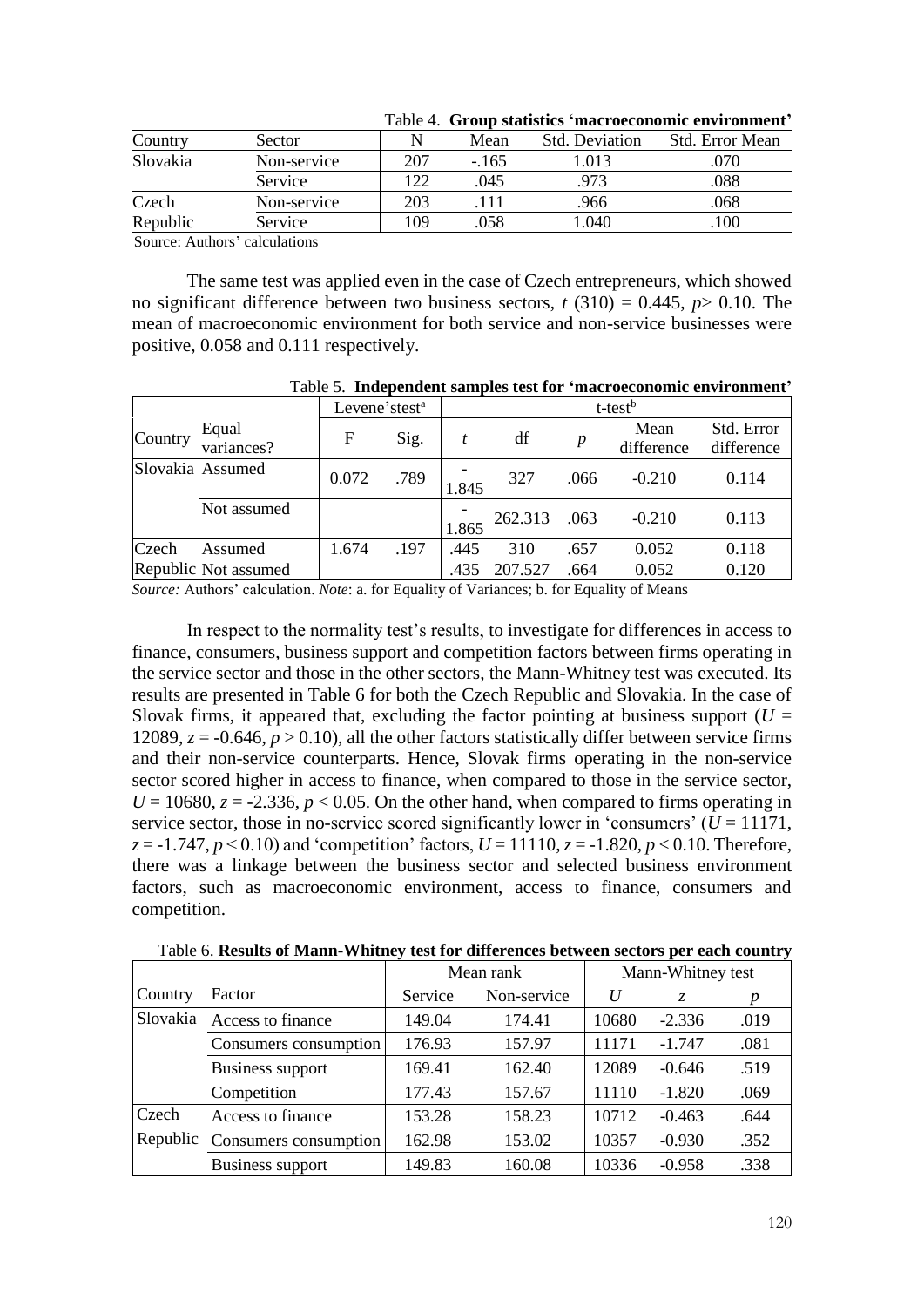| . omnet .<br>ompetition                                                 | .<br>$\sqrt{2}$ | 155.08 | $\sim$ $\sim$<br>v<br>v | າສດ<br>--<br>◟<br>◡.◡ | $\upsilon$ |
|-------------------------------------------------------------------------|-----------------|--------|-------------------------|-----------------------|------------|
| $\tilde{\phantom{0}}$<br>$\sum_{i=1}^{n}$<br>coloulations<br>$A$ uthors |                 |        |                         |                       |            |

Source: Authors' calculations

Contrary to the Slovak case, the Czech entrepreneurs' perception did not statistically differ in any factor between those firms operating in service and those in nonservice sectors. The only similarities between Slovak and Czech entrepreneurs in this regard are that between firms in the service sector and the other did not differ in perception of business support,  $U = 10336$ ,  $z = -0.958$ ,  $p > 0.10$ . For more details in this regard, see Table 6. Thus, in the Czech case, the current paper failed to find any linkage between the business sector and selected business environment factors, such as macroeconomic environment, access to finance, consumers, business support and competition.

# **5. Discussion**

The outcomes of the research indicate that there are no significant differences regarding perceived quality of business environment among Czech firms, but in Slovak firms' significant difference were found in all the selected variable of business environment except business support. Moreover, the outcome differ between the two countries (Czech Republic and Slovakia). However, these results should be discussed a bit more carefully and are subject to further details study at broad level. The study used Independent t-test for macro-economic environment and the results supported the hypothesis in the case of Slovak republic and non-parametric test Mann-Whitney test for other variables where all hypotheses accepted, except H4 in case of Slovakia republic, and in the case of Czech Republic all the hypothesis are rejected. Therefore study failed to find any linkage between Czech business sector and business environment. There is a strong need to study carefully the real problems of different groups of enterprises. The impact of certain perceived critical success factors for example techno-regulatory environment may not be the similar for firms in the retail sector and firms in the manufacturing or agricultural sectors (Pansiri & Temtime, 2010).

Excluding the hypothesis H4, the evidence supported all hypotheses in the case of Slovak entrepreneurs. Contrary to the Slovak case, firms operating in the Czech Republic reflected no statistically significant in any of the proposed hypotheses, rejecting all of them. In the case of Slovak republic, only business support detected no statistically significant difference between the perception of service and non-service firms, therefore hypothesis four is rejected. Hypotheses H1, H2, H3and H5, are confirmed as the study found a statistically significant difference between the perception of service and nonservice firms in Slovakia. In the case of the Czech Republic, all the proposed hypotheses are rejected H1, H2, H3, H4 and H5, therefore all the proposed hypothesis are statistically rejected in the Czech Republic. It also reflect that there is no similarity in the perception of the entrepreneurs between Czech Republic and Slovakia Republic, the results are in line of the studies covered differences between countries(Çera, Belas, Martin, & Zoltan., 2019; Essia, 2012)

Table 6. Regarding access to finance non-service firms scored significantly higher (174.41) in Slovakia than service firms (149.04) and in other cases consumer's consumption (176.93), business support (169.41), and competition (177.43) service firms scored higher than non-service firms in Slovakia, it indicates for non-service firms access to finance is more critical aspect than others and for service firms' consumer consumption, business support and competition is highly vital than other aspects. Comparatively, access to finance (158.23) and business support (160.08) scored higher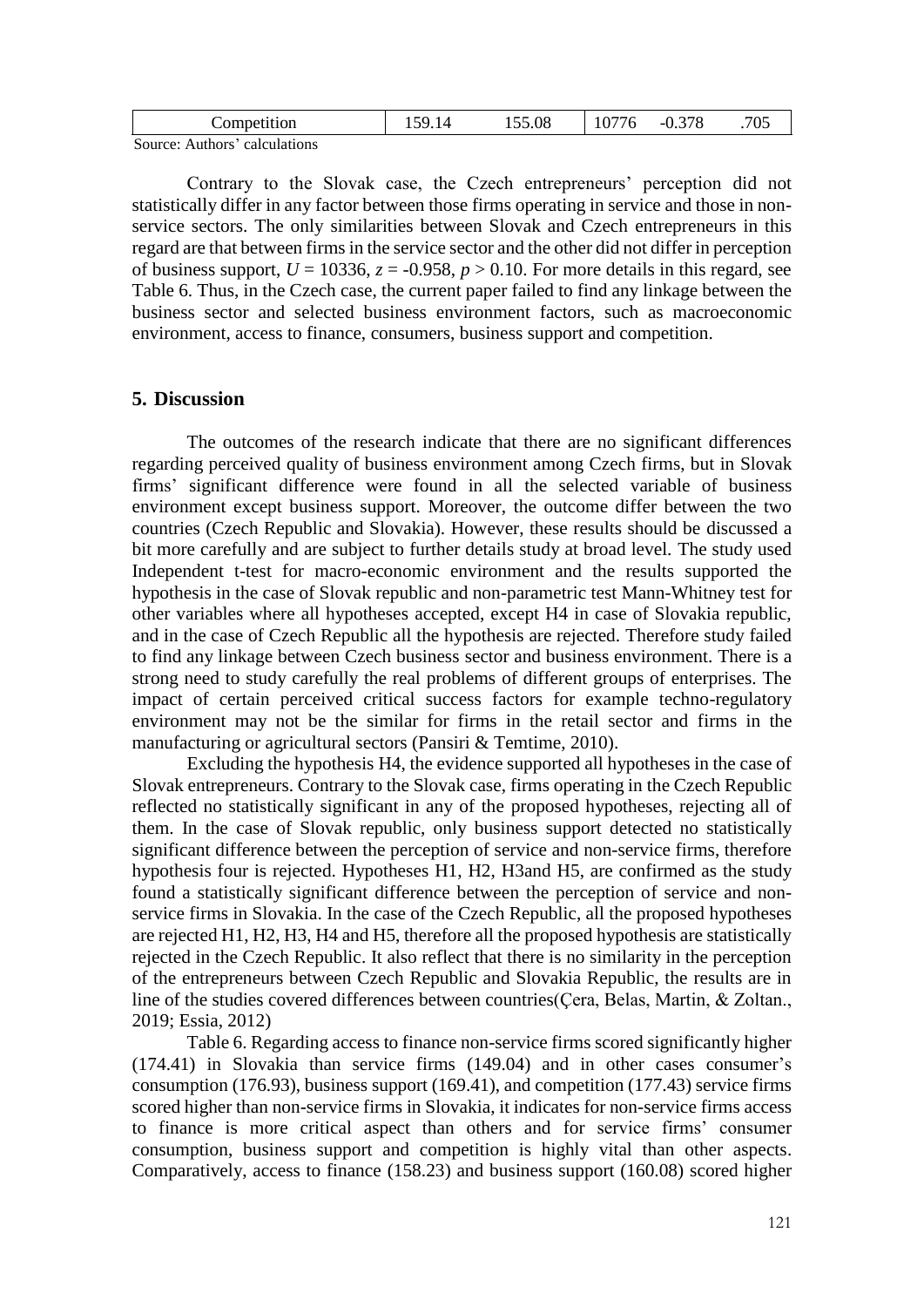in non-service firms and regarding consumer's consumption (162.98) and competition (159.14) scored higher by service firms in the Czech Republic. Therefore, for non-service firms, access to finance and business support is more critical and for service firms' consumer's consumption and competition are very vigorous.

The results of the study are in line with studies focused on the sectors, and highlight the importance and role of sectors in the perception of the quality of the business environment (Saghir & Aston, 2018).Indeed, the results showed the different perception in the case of the Czech Republic and the Slovak Republic, interestingly no differences found in Czech and the only difference found in Slovakia is related to business support, the current study is conducted on the basis of sector, where service and non-service firms are separately classified to test their perception differences and it in line with some similar study focused on quality of business environment on the basis of sector.

### **6. Conclusion**

The study conclude the congenial quality of the business environment is the basic need for the development of entrepreneurship and SMEs, no doubt they are the backbone of the economic advancement as well as provide indirect benefits to society and community through employment generation, production, etc. To provide the strength and support a favorable business environment has to be created. It is logical to evaluate the perception of the quality of the business environment for its further improvement and betterment. That's what the current study did, the study classified all firms into service and nonservice and tried to find the statistical differences in the perception of entrepreneurs and business owners of micro, small and medium enterprises in two similar economy, and the study found there is statistically significant difference in term of business support and no difference in perception regarding macroeconomic environment, access to finance, consumer consumption and competition in Slovakia republic. The study failed to find any statistical difference in the perception of the quality of the business environment between the service and non-service firms in the Czech Republic.

Apart from the findings of the paper, the study is not free from limitations although the statistical method revealed insignificant differences in perception of entrepreneurs in the context of the Czech Republic between service and non-service firms, and in Slovakia regarding all found statistically significant differences in the perception of service and non-service firms expect in term of business support. This limitation can be overcome with further research by replicating it to the other countries. From the methodological point of view, more rigor methods can be used to test the proposed hypotheses in a similar kind of study.

#### **Acknowledgment**

This paper was supported by the Internal Grant Agency of Faculty of Management and Economics, Tomas Bata University, no. IGA/FaME/2019/002: The role of institutional environment in fostering entrepreneurship.

#### **Appendix**

**Variable measurement (Source: Conorto et al. (2014), adapted from (Cepel et al., 2018)** Code Description **Macroeconomic environment**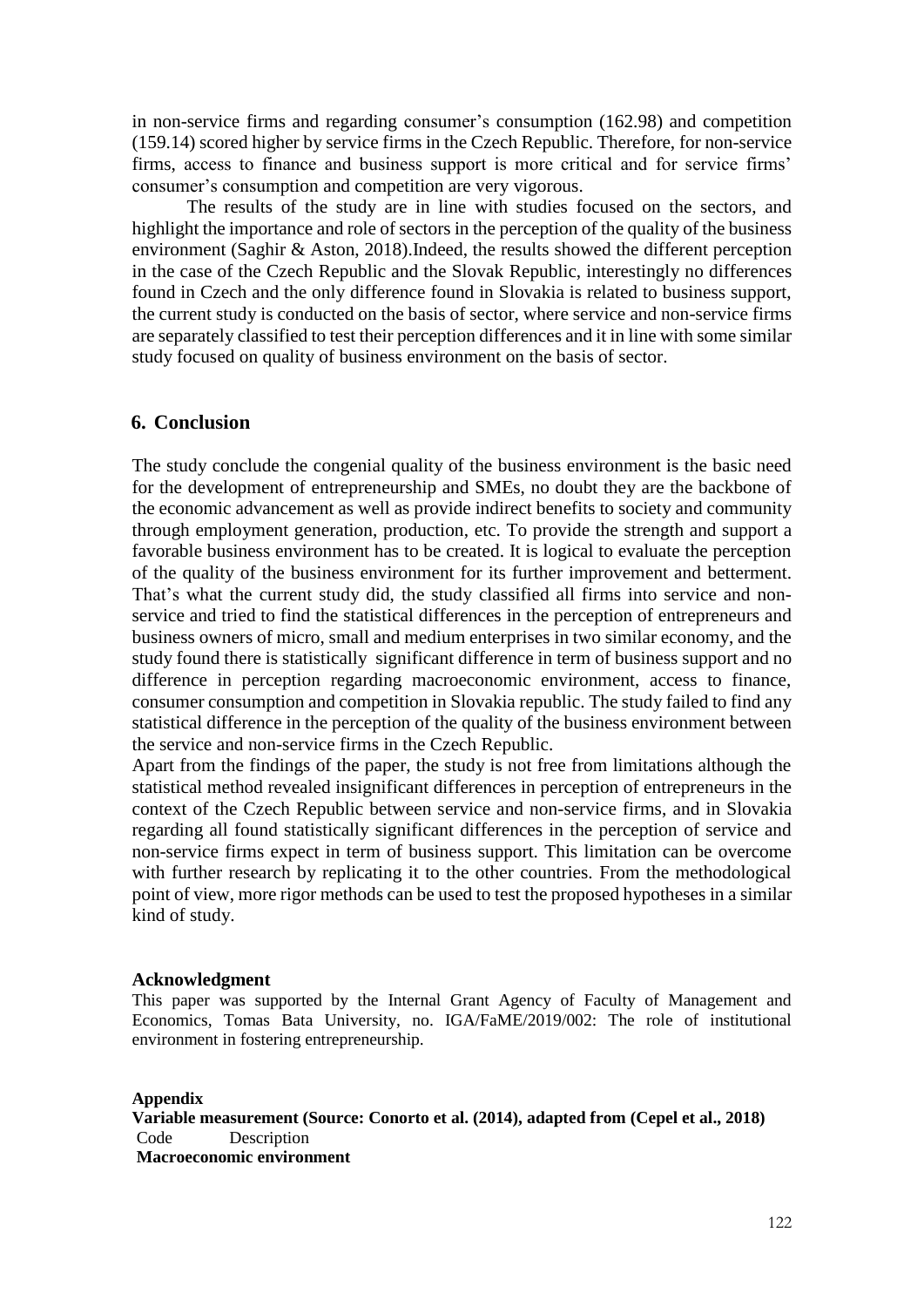- macro1 I consider the macroeconomic environment of my country to be favorable for doing business.
- macro2 The state of macroeconomic environment of my country supports starting a business.
- macro3 The present macroeconomic environment supports enterprises' innovation activities.
- macro4 The present level of basic macroeconomic factors (GDP, employment, inflation) sup- ports business and creates interesting business opportunities.

### **Consumer's Consumption**

- cons1 The growing consumer consumption positively influences the quality of the business environment.
- cons2 People can afford to buy more products and services.
- cons3 The growing consumer consumption positively impacts my business.
- cons4 People purchase more, compared to the past.

#### **Access to finance**

- acc\_fin1 Enterprises have easy access to bank loans.
- acc fin2 Banks' credit conditions for entrepreneurs are acceptable.
- acc fin3 The cost of loans for enterprises is acceptable.
- acc fin4 Banks have a positive impact on the quality of the business environment.

### **Business support**

- sup1 The state's tax and levy policy supports entrepreneurship.
- sup2 The state politics supports the export of our products and services.
- sup3 The state supports entrepreneurship financially.
- sup4 The state has a positive impact on the quality of business environment.

### **Competition**

- comp1 New competitors entering the industry I operate in present an adequate risk.
- comp2 The level of competition in the industry I operate in is normal.
- comp3 My customers accept the prices of my products and services.
- comp4 My suppliers' prices for products and services are adequate.

### **References**

- 1. Ahmedova, S. (2015). Factors for Increasing the Competitiveness of Small and Medium- Sized Enterprises (SMEs) in Bulgaria. *Procedia - Social and Behavioral Sciences*, *195*, 1104–1112. https://doi.org/10.1016/j.sbspro.2015.06.155
- 2. Androniceanu, A. (2017). The three-dimensional approach of Total Quality Management, an essential strategic option for business excellence, *Amfiteatru Economic*, 19(44), 61-78.
- 3. Angelini, E., & Foglia, M. (2018). The relationship between IPO and macroeconomics factors: An empirical analysis from UK market. *Annals of Economics and Finance*, *19*(1), 319–336.
- 4. Aristovnik, A., & Obadic, A. (2015). The impact and efficiency of public administration excellence on fostering SMEs in EU countries. *Amfiteatru Economic*, *17*(39), 761–774. Retrieved from http://search.proquest.com/openview/60306e896249716a610b374b2c855283/1? pq-origsite=gscholar&cbl=1926338
- 5. Bahmani, S., Galindo, M. Á., & Méndez, M. T. (2012). Non-profit organizations, entrepreneurship, social capital and economic growth. *Small Business Economics*, *38*(3), 271–281. https://doi.org/10.1007/s11187-010-9274-7
- 6. Bekeris, R. (2012). The impact of macroeconomic indicators upon SME's profitability (Makroekonomikos veiksnių įtaka smulkaus ir vidutinio verslo įmonių pelningumui). *Vilniaus Universitetas, Tarptautinio Verslo Mokykla, Lietuva*, *91*(3), 1392–1258.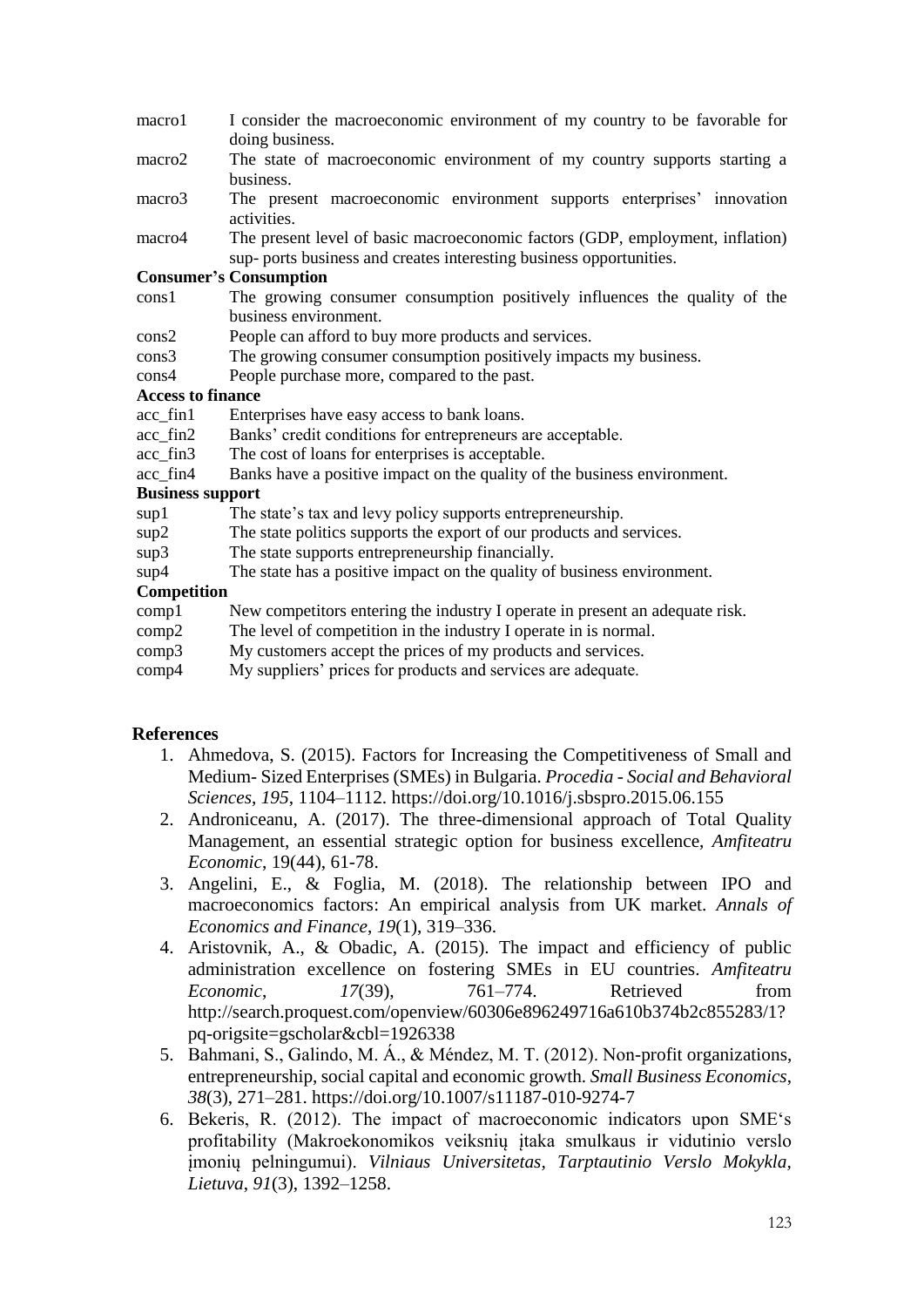- 7. Belas, J., Belas, L., Cepel, M., & Rozsa, Z. (2019). The impact of the public sector on the quality of the business environment in the SME segment. *Administratie Si Management Public*, *2019*(32), 18–31. https://doi.org/10.24818/amp/2019.32-02
- 8. Besley, T. (2015). Law, Regulation, and the Business Climate: The Nature and Influence of the World Bank Doing Business Project. *The Journal of Economic Perspectives*, *29*, 99–120. https://doi.org/10.2307/43550123
- 9. Bruothová, M., & Hurný, F. (2016). Selected characteriSticS of BuSineSS environment in viSegrad region. *Central European Journal of Management*, *2*(1,2), 23–35. https://doi.org/10.5817/cejm2015-1-2-3
- 10. Buno, M., Nadanyiova, M., & Hraskova, D. (2015). The Comparison of the Quality of Business Environment in the Countries of Visegrad Group. *Procedia Economics and Finance*, *26*(15), 423–430. https://doi.org/10.1016/s2212- 5671(15)00826-6
- 11. Carla Drysdale. (2018). *World Economic Situation and Prospects 2018.* United Nations New York.
- 12. Cepel, M., Belas, J., & Strnad, Z. (2019). Selected economic factors of the quality of business environment. *Journal of International Studies*, *12*(2), 228–240. https://doi.org/10.14254/2071-8330.2019/12-2/1410.14254/2071-8330.2019/12- 2/14
- 13. Cepel, M., Stasiukynas, A., Kotaskova, A., & Dvorsky, J. (2018). Business environment quality index in the SME segment. *Journal of Competitiveness*, *10*(2), 21–40. https://doi.org/10.7441/joc.2018.02.02
- 14. Çera, G., Belas, J., Martin, C., & Zoltan., R. (2019). Linking firm characteristics to perceived important social factors for entrepreneurial activity. *Economics and Sociology*, *12*(4).
- 15. Çera, G., Belás, J., & Strnad, Z. (2019). Important factors which predict entrepreneur's perception in business risk. *Problems and Perspectives in Management*, *17*(2), 415–429. https://doi.org/10.21511/ppm.17(2).2019.32
- 16. Chávez, É., Koch-Saldarriaga, K., & Maria, Q. (2018). *IMPROVING ACCESS TO FINANCE FOR SMES, Opportunities through Credit Reporting, Secured Lending and Insolvency Practices*.
- 17. Chládková, H. (2015). Selected Approaches to the Business Environment Evaluation. *Acta Universitatis Agriculturae et Silviculturae Mendelianae Brunensis*, *63*(2), 515–523. https://doi.org/10.11118/actaun201563020515
- 18. Çiftçi, S. (2014). The Influence of Macroeconomic Variables on Stock Performance. *University f Twente*, (December). https://doi.org/10.1007/BF02685067
- 19. Commander, S., & Svejnar, J. (2011). Business environment, exports, ownership, and firm performance. *The Review OfEconomics and Statistics*, *93*(1), 309–337.
- 20. Dababneh, R., Tukan, F., European Commission, Oteh, B. A., Commission, S. E., Turyahikayo, E., … Ramalho, R. (2015). *MAKING CAPITAL MARKETS WORK FOR SMEs in AFRICA*. *Brooking Global Economy And Development* (Vol. 13). https://doi.org/10.2873/782201
- 21. Dewi, V. I., Soei, C. T. L., & Surjoko, F. O. (2019). The impact of macroeconomic factors on firms' profitability (evidence from fast moving consumer good firms listed on Indonesian stock exchange). *Academy of Accounting and Financial Studies Journal*, *23*(1), 1–6.
- 22. Dobes, K., Kot, S., Kramolis, J., & Sopkova, G. (2017). The Perception of Governmental Support in The Context of Competitiveness of SMEs in the Czech Republic. *Journal of Competitiveness*, *9*(3), 34–50.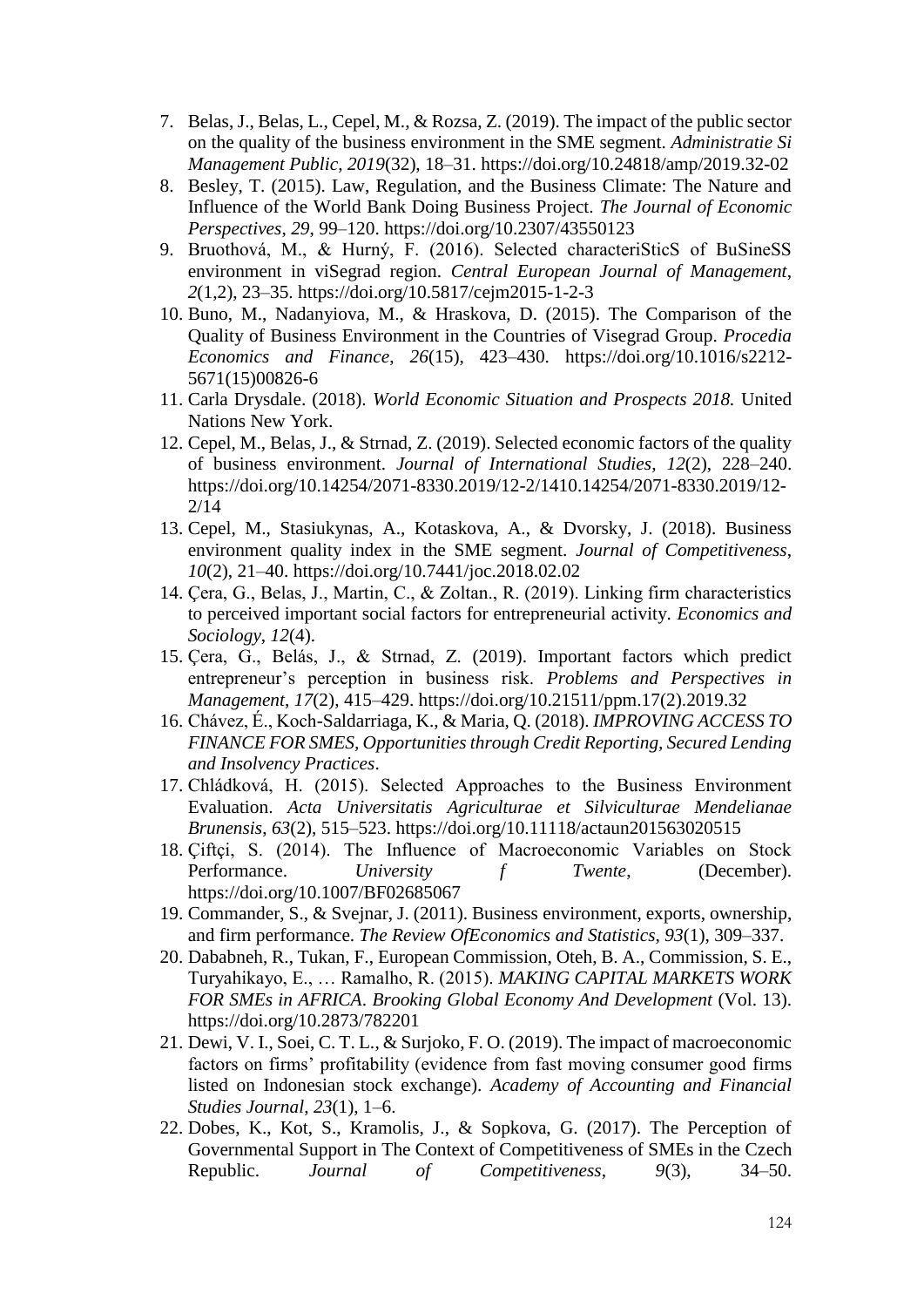https://doi.org/10.7441/joc.2017.03.03

- 23. Dvorský, J., Petráková, Z., Zapletalíková, E., & Rózsa, Z. (2019). Entrepreneurial propensity index of university students. The case study from the Czech Republic, Slovakia and Poland. *Oeconomia Copernicana*, *10*(1), 173-192. https://doi.org/10.24136/oc.2019.009.
- 24. Egbunike, C. F., & Okerekeoti, C. U. (2018). Macroeconomic factors, firm characteristics and financial performance. *Asian Journal of Accounting Research*, *3*(2), 142–168. https://doi.org/10.1108/ajar-09-2018-0029
- 25. Essia, U. (2012). Business Environment and Competitiveness in Nigeria Considerations for Nigeria ' s Vision 2020. *International Research Journal of Finance and Economics*, (97).
- 26. Fabrigar, L. R., & Wegener, D. T. (2011). *Exploratory Factor Analysis*. New York, NY: Oxford University Press.
- 27. Fowowe, B. (2017). Access to finance and firm performance: Evidence from African countries. *Review of Development Finance*, *7*(1), 6–17. https://doi.org/10.1016/j.rdf.2017.01.006
- 28. Goldstein, S. M., Johnston, R., Duffy, J. A., & Rao, J. (2002). The service concept: The missing link in service design research? *Journal of Operations Management*, *20*(2), 121–134. https://doi.org/10.1016/S0272-6963(01)00090-0
- 29. Gosevska, Ms. L., Popovski, D. S. V., & Markoski, Ms. G. (2013). The role and influence of entrepreneurship on the growth and expanding of small and medium enterprises in the Republic of Macedonia. *ILIRIA International Review*, *3*(1), 89. https://doi.org/10.21113/iir.v3i1.100
- 30. Gravetter, F. J., & Wallnau, L. B. (2017). *Statistics for the behavioral sciences* (10th ed.). CENGAGE Learning.
- 31. Hair, J. F., Black, W. C., Babin, B. J., & Anderson, R. E. (2010). *Multivariate Data Analysis* (7th Editio). Harlow: Pearson Education Limited.
- 32. Hudáková, M., & Dvorský, J. (2018). Assessing the risks and their sources in dependence on the rate of implementing the risk management process in the SMEs. *Equilibrium. Quarterly Journal of Economics and Economic Policy*, *13*(3), 543-567. https://doi.org/10.24136/eq.2018.027.
- 33. Ipinnaiye, O., Dineen, D., & Lenihan, H. (2017). Drivers of SME performance: a holistic and multivariate approach. *Small Business Economics*, *48*(4), 883–911. https://doi.org/10.1007/s11187-016-9819-5
- 34. Kaufmann, H. R., & Panni, M. F. A. K. (2014). *Handbook of research on consumerism in business and marketing: Concepts and practices*. *Handbook of Research on Consumerism in Business and Marketing: Concepts and Practices*. https://doi.org/10.4018/978-1-4666-5880-6
- 35. Kljucnikov, A. (2016). Uncover SMEs finance through the impact of the specific factors. Evidence from Slovakia. *Transformations in Business and Economics*, *15*(2B), 741–754.
- 36. Kljucnikov, A., & Belas, J. (2016). Approaches of Czech entrepreneurs to debt financing and management of credit risk. *Equilibrium Quarterly Journal of Economics and Economic Policy*, *11*(2), 343. https://doi.org/10.12775/EQUIL.2016.016
- 37. Kljucnikov, A., Belas, J., Kozubikova, L., & Pasekova, P. (2016). The Entreprenurial Perception of SME Business Environment Quality in the Czech Republic. *Journal of Competitiveness*, *8*(1), 66–78. https://doi.org/10.7441/joc.2016.01.05
- 38. Kotaskova, A., & Rozsa, Z. (2019). The Impact of Selected Factors on the Quality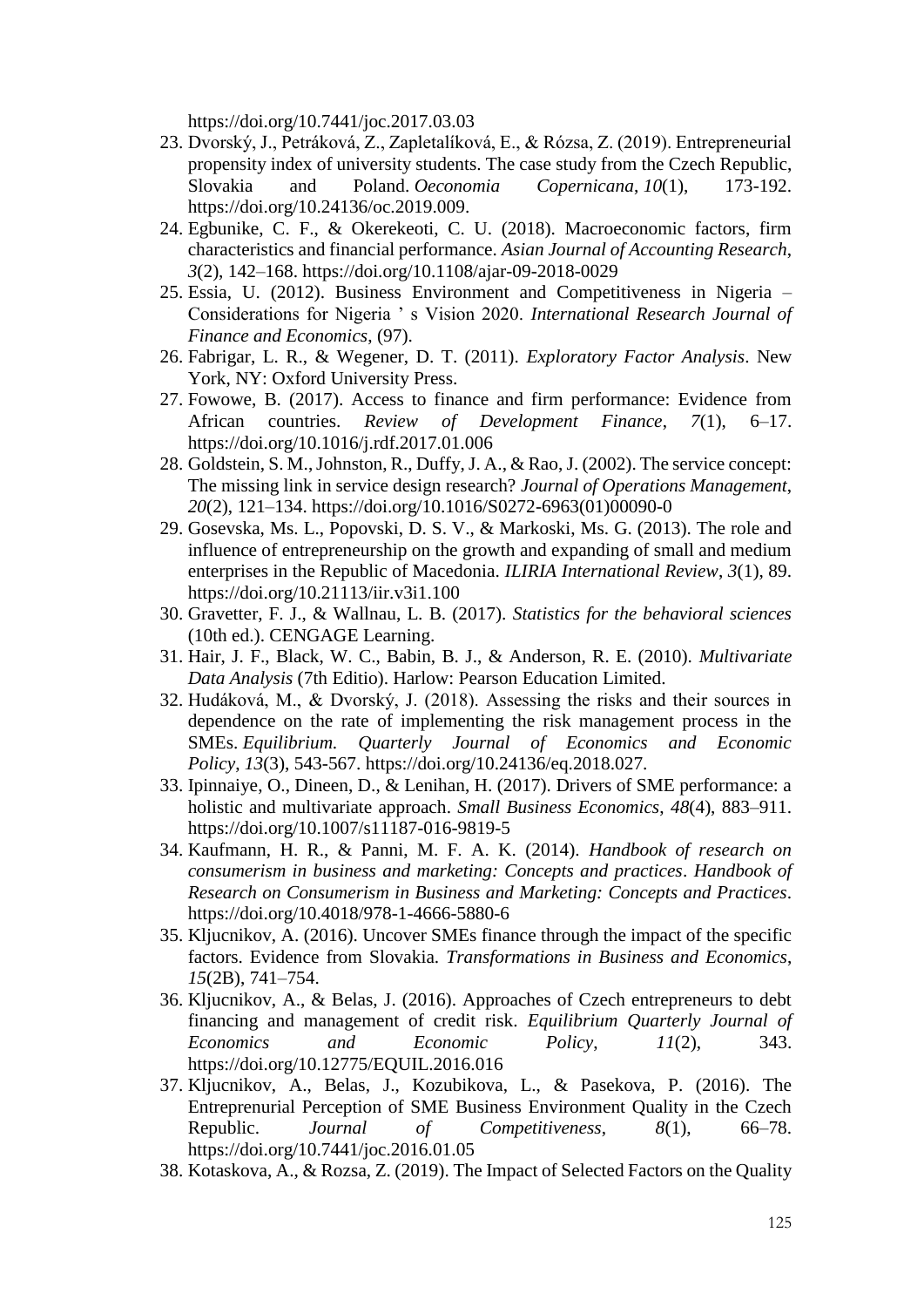of Business Environment Assessment in the Czech Republic and the Slovak Republic. *International Journal of Entrepreneurial Knowledge*, *6*(2), 71–80. https://doi.org/10.2478/ijek-2018-0015

- 39. Kozubíková, L., Homolka, L., & Kristalas, D. (2017). The Effect of Business Environment and Entrepreneurs' Gender on Perception of Financial Risk in The Smes Sector. *Journal of Competitiveness*, 9(1), 36–50. https://doi.org/10.7441/joc.2017.01.03
- 40. KPMG. (2015). *The new wave Indian MSME*.
- 41. Lewandowska, A., & Stopa, M. (2019). Do SME's innovation strategies influence their effectiveness of innovation? Some evidence from the case of Podkarpackie as peripheral region in Poland. *Equilibrium. Quarterly Journal of Economics and Economic Policy*, *14*(3), 521-536. https://doi.org/10.24136/eq.2019.025.
- 42. Michael, S. C., & Pearce, J. A. (2009). The need for innovation as a rationale for government involvement in entrepreneurship. *Entrepreneurship and Regional Development*, *21*(3), 285–302. https://doi.org/10.1080/08985620802279999
- 43. Nickell, S. J. (1996). Competition and Corporate Performance. *Journal of Political Economy*, *104*(4), 724–746. Retrieved from http://www.jstor.org/stable/213888
- 44. Noorali, M., & Gilaninia, S. (2017). The Role of Small and Medium Sized Enterprises in Development. *Nigerian Chapter of Arabian Journal of Business and Management Review*, *4*(4), 36–40. https://doi.org/10.12816/0040342
- 45. OECD. (2005). *Growth in Services*. *OECD Publications France*. https://doi.org/10.1787/9789264064577-en
- 46. Pansiri, J., & Temtime, Z. T. (2010). Linking firm and managers' characteristics to perceived critical success factors for innovative entrepreneurial support. *Journal of Small Business and Enterprise Development*, *17*(1), 45–59. https://doi.org/10.1108/14626001011019125
- 47. Rahman, A., Belas, J., Kliestik, T., & Tyll, L. (2017). Collateral requirements for SME loans: empirical evidence from the Visegrad countries. *Journal of Business Economics and Management*, *18*(4), 650–675. https://doi.org/10.3846/16111699.2017.1357050
- 48. Ribeiro-Soriano, D. (2017). Small business and entrepreneurship: their role in economic and social development. *Entrepreneurship and Regional Development*, *29*(1–2), 1–3. https://doi.org/10.1080/08985626.2016.1255438
- 49. Saghir, M., & Aston, J. (2018). The Impact of Various Economic Factors in accessing Finance within the Business Sector : Cases from UK Financial Services Companies. *Munich Personal RePEc Archive The*, (84052).
- 50. Stucke, M. E. (2013). Is competition always good? *Journal of Antitrust Enforcement*, *1*(2), 162–197. https://doi.org/10.1093/jaenfo/jns008
- 51. Trieloff, W., & Buys, P. W. (2013). An analysis of the competitive business environment of a family run Brazilian auditing firm. *International Journal of Auditing Technology*, *1*(1), 52. https://doi.org/10.1504/ijaudit.2013.052261
- 52. Trofimovs, I. (2017). JOURNAL OF SECURITY AND SUSTAINABILITY ISSUES ISSN 2029-7017 print / ISSN 2029-7025 online 2017 September Volume 7 Number 1, *6*(1), 85–102.
- 53. Van Den Bosch, F. A. J., & De Man, A.-P. (1994). Government's Impact on the Business Environment and Strategic Management. *Journal of General Management*, *19*(3), 50–59. https://doi.org/10.1177/030630709401900304
- 54. Vydrová, J., Bejtkovský, J. (2018). The importance of the individual pillars of social maturity of workers in healthcare organizations in the hierarchy of pillars